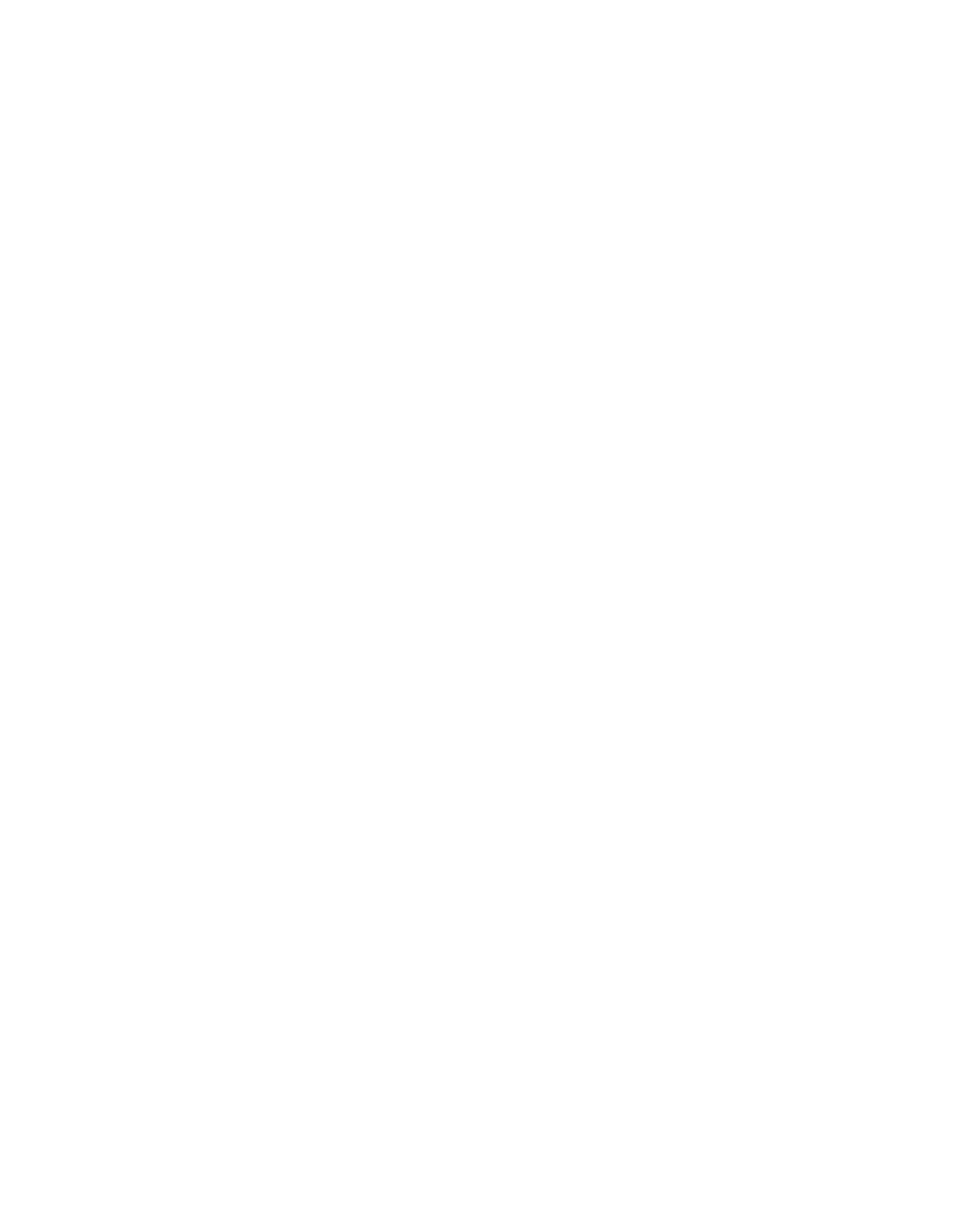### **BURKE, Justice.**

[¶1] Ann Dwan contends that our previous decision in this same case, *Dwan v. Indian Springs Ranch Homeowners Ass'n, Inc.*, 2008 WY 74, ¶ 16, 186 P.3d 1199, 1203 (Wyo. 2008) ("*Dwan I*") entitles her to summary judgment on her claims for damages and attorney's fees. The Indian Springs Ranch Homeowners Association disagrees. The district court ruled against Ms. Dwan, and granted summary judgment in favor of the Association. We will affirm the district court's decision.

#### *ISSUES*

- [¶2] Ms. Dwan presents two issues:
	- 1. Whether the Supreme Court's earlier decision in this case entitles Ms. Dwan to summary judgment on her claims for breach of the Indian Springs Ranch Covenants, Conditions, and Restrictions (CCRs), and the opportunity to prove her damages.
	- 2. Whether Ms. Dwan is entitled under the CCRs to attorney's fees and costs she has incurred in the enforcement of her contract rights in this litigation.

# *FACTS*

[¶3] The facts underlying this case were set forth in *Dwan I*, and will be summarized briefly here. In 1998, the Association approved the plans for Ms. Dwan's residence, even though the roof had a steeper pitch than allowed by the CCRs. In 2003, the Association approved Ms. Dwan's plans for a combination garage and guesthouse with the same roof pitch as the house. In 2006, Ms. Dwan sought approval for an addition to her home, proposing a roof with the same steep pitch. The Association denied that application on the basis that the roof pitch did not comply with the CCRs.

[¶4] Ms. Dwan sued the Indian Springs Ranch Homeowners Association, claiming that it had unreasonably denied her application to build the addition. Her complaint included claims both for equitable relief and for damages based on a breach of the CCRs. The district court granted summary judgment in favor of the Association on all claims, and Ms. Dwan appealed. We reversed the district court's ruling. *Dwan*, ¶ 16, 186 P.3d at 1203.

[¶5] On remand, the district court granted summary judgment in favor of Ms. Dwan on her claim for equitable relief. However, Ms. Dwan contended that she was also entitled to recover damages against the Association because it had breached the CCRs. She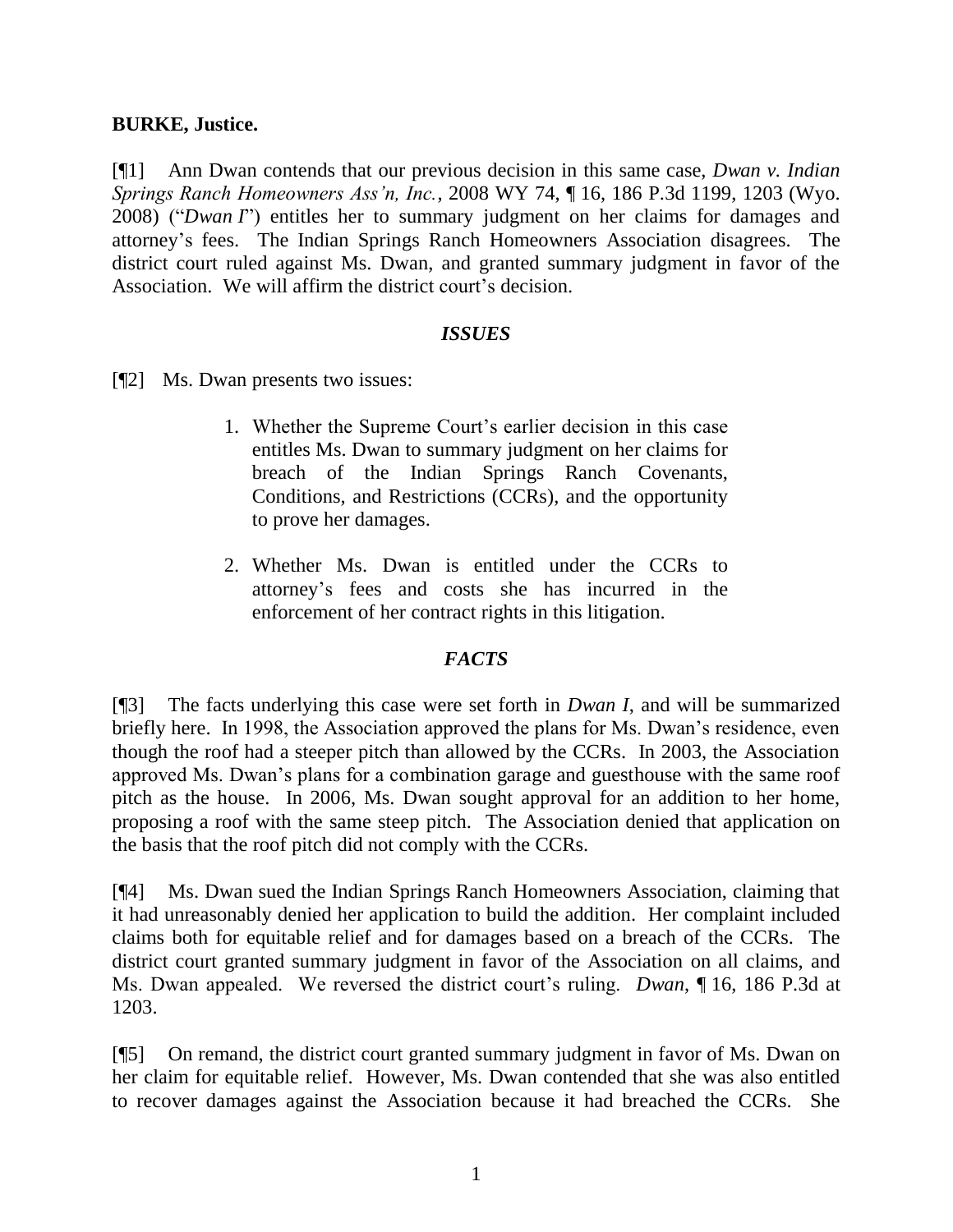moved for summary judgment on the Association's liability for damages, and asked for an opportunity to prove her damages. She also sought to recover attorney's fees under the provisions of the CCRs. The district court denied Ms. Dwan's request for attorney's fees. It denied her motion for summary judgment on her breach of contract claim, and granted the Association's cross motion for summary judgment on that issue. Ms. Dwan appealed, bringing this case before us a second time.

#### *STANDARD OF REVIEW*

[¶6] We apply this standard when reviewing a district court's decision to grant summary judgment:

> Summary judgment is appropriate when there are no genuine issues of material fact and the moving party is entitled to judgment as a matter of law. W.R.C.P. 56(c); *Metz Beverage Co. v. Wyoming Beverages, Inc.*, 2002 WY 21, ¶ 9, 39 P.3d 1051, 1055 (Wyo. 2002). "A genuine issue of material fact exists when a disputed fact, if it were proven, would establish or refute an essential element of a cause of action or a defense that the parties have asserted." *Id*. Because summary judgment involves a purely legal determination, we undertake *de novo* review of a trial court's summary judgment decision. *Glenn v. Union Pacific R.R. Co.*, 2008 WY 16, ¶ 6, 176 P.3d 640, 642 (Wyo. 2008).

*Jacobs Ranch Coal Co. v. Thunder Basin Coal Co.*, LLC, 2008 WY 101, ¶ 8, 191 P.3d 125, 128-29 (Wyo. 2008).

#### *DISCUSSION*

#### *Claim for damages for breach of contract*

[¶7] As noted above, the district court denied Ms. Dwan's motion for summary judgment on her claim for damages for breach of contract, and granted the Association's cross-motion for summary judgment on that claim. The district court's order contains this explanation for the decision:

> 7. This Court interprets the Opinion of the Wyoming Supreme Court in granting summary judgment to Plaintiff as the complete adjudication of the legal issues under appeal. The Wyoming Supreme Court enforced the restrictive covenants as equitable servitudes and provided a remedy in equity, that is, the court required specific performance of the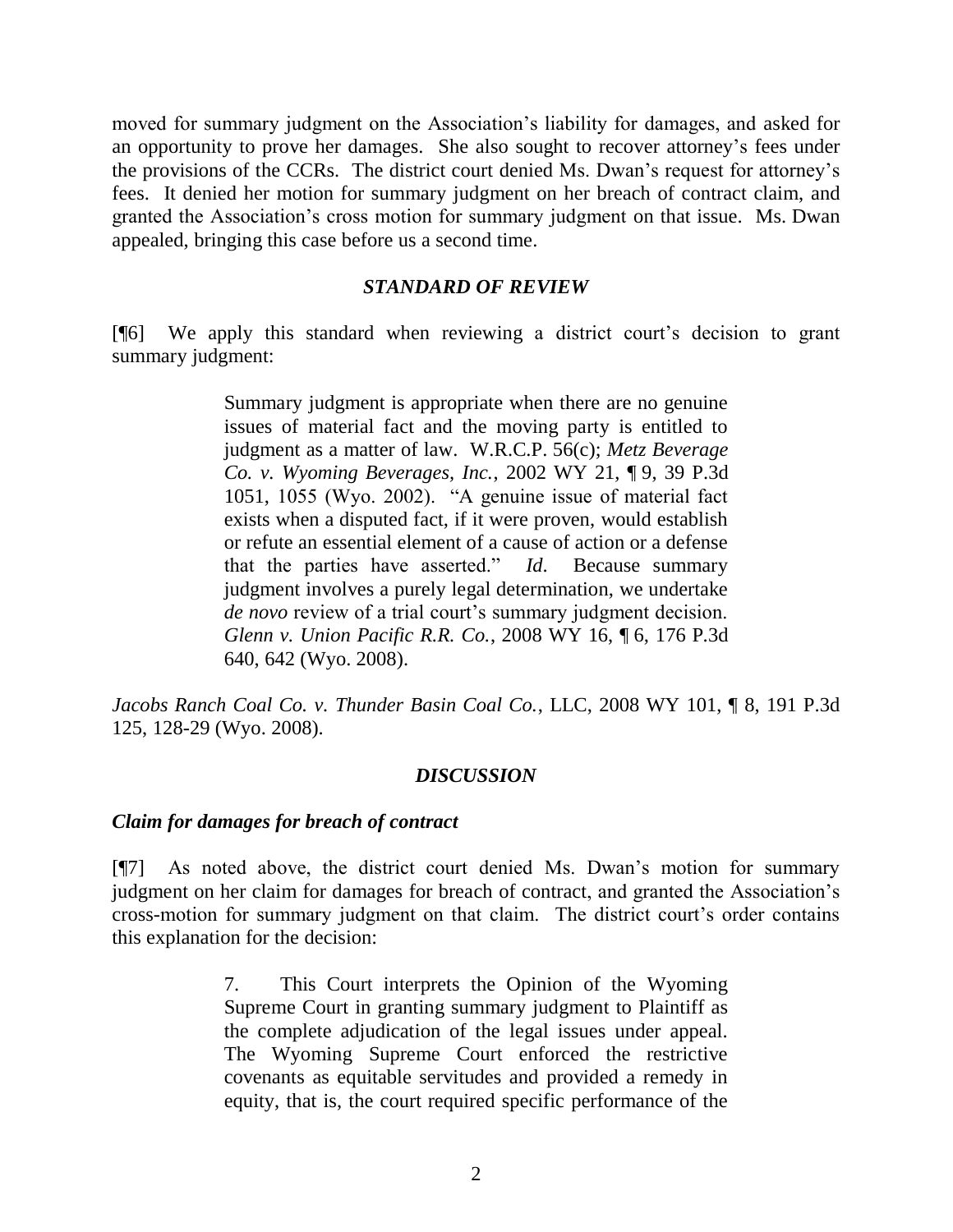covenants. The court simply stated, "Her [Plaintiff's] application should be approved." In resolving the claim in equity, the court did not address either the legal claim, for which monetary damages could be awarded, or the plea for a declaratory judgment on the waiver issue. In *Streets v. J M Land & Developing Co.*, the Wyoming Supreme Court noted that the general view is that "[s]uch agreements [restrictive covenants] are enforceable in equity against all those who take the estate with notice of them." 898 P.2d 377, 379 (Wyo. 1995) (quoting 20 Am. Jur. 2d *Covenants, Conditions, and Restrictions* § 304, 868 (1965)). Further the court said, "The availability of a doctrine of equitable enforcement of restrictive covenants is perhaps more clearly approved in *Bowers Welding and Hotshot, Inc. v. Bromley*, 699 P.2d 299, 303 (Wyo. 1985) [where the court enjoined the use of appellant's property for commercial purposes]." *Id*. at 380.

8. Plaintiff interprets the Wyoming Supreme Court's statements about the unreasonableness of the Defendant's decision to disallow Plaintiff's application as an adjudication of the breach of contract issue. Regarding the reasonableness issue, the supreme court notes that the CCRs require that approval of applications by the homeowners board "shall not be unreasonably withheld." The court then notes that "[w]e think it quite unreasonable to require Dwan to alter her roof pitch in order to add an otherwise acceptable addition onto her residence," and it later declares that "[i]t defies reason to require a homeowner to build an addition onto her residence with a shallower roof pitch than the rest of the residence." The court, however, makes no finding that Defendant is in breach of contract. The court does not address the contract issue at all.

9. The Wyoming Supreme Court has adopted the requirement of reasonableness in consent-to-build covenants, even if the covenants do not specifically impose such a requirement. *Hammons v. Table Mountain Ranches Owners Association, Inc.*, 2003 WY 85, ¶ 23, 72 P.3d 1153, 1157 (Wyo. 2003). However, the court has also held that a finding of reasonableness is a finding of fact. *Id*. at ¶ 24. Because the Wyoming Supreme Court in its appellate capacity is not a finder of fact, this Court does not interpret the court's remarks regarding unreasonableness as a finding of fact with respect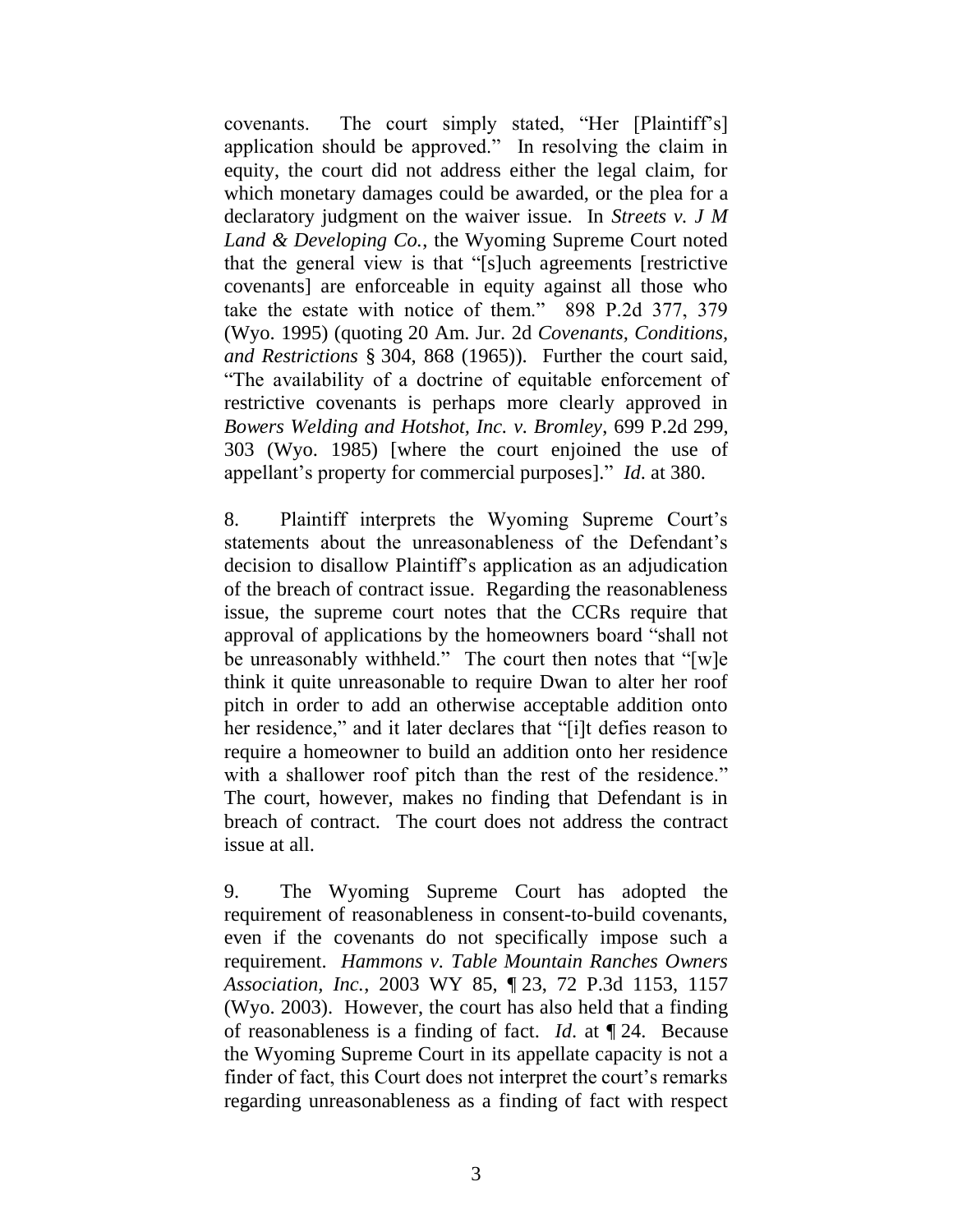to a breach of contract claim. Rather, this Court interprets the supreme court's determination of unreasonableness as a conclusion of law with respect to the equitable claim for specific performance. Again, this Court concludes that the Wyoming Supreme Court adjudicated this case on the basis of equity to the exclusion of the declaratory judgment and breach of contract claims.

# (Footnote omitted.)

[¶8] The district court correctly interpreted our previous decision in this case. Our opinion stated that Ms. Dwan's "application should be approved," and we remanded the case "for the entry of summary judgment to [Ms.] Dwan on the issue of approval of her application." *Dwan I*, ¶¶ 15-16, 186 P.3d at 1203. In effect, we ordered that her application should be approved. That remedy is consistent with Ms. Dwan's equitable claim for specific performance.

[¶9] Our cases involving restrictive covenants almost invariably include claims for equitable relief, and often claims for declaratory judgment. *See*, *e*.*g*., *Fayard v. Design Comm. of the Homestead Subdivision*, 2010 WY 51, \_\_\_ P.3d \_\_\_ (Wyo. 2010). While we have often explained that restrictive covenants are contractual in nature, *see*, *e*.*g*., *Dwan I*,  $\P$ 9, 186 P.3d 1202, that does not necessarily mean that a homeowner is entitled to recover contract damages against a homeowners association. Ms. Dwan has not identified any provision of her CCRs that would allow her to claim damages against the Association. She has not provided any legal authority, from Wyoming or any other jurisdiction, supporting her claim for damages. As stated by the Association, Ms. Dwan "did not support her claim for monetary relief with any cogent argument or citation to legal authority." Because Ms. Dwan failed to establish that her claim for damages against the homeowners association stated a viable cause of action, the district court did not err in granting the Association's motion for summary judgment on this issue.

# *Claim for attorney's fees*

[¶10] In Wyoming, "[w]e follow the American rule that each party in a lawsuit bears its own attorney's fees in the absence of an expressed contractual or statutory provision for attorney's fees." *McLain v. Anderson*, 933 P.2d 468, 472 (Wyo. 1997). We have also recognized that restrictive covenants may provide contractual authority for the recovery of attorney's fees. *Id*. at 473. Ms. Dwan contends that she is entitled to recover attorney's fees under the terms of paragraph 8(c) of her CCRs. The pertinent provisions of that paragraph read as follows:

> Any Owner who uses or allows his or her Site to be used or developed in violation of these Covenants further agrees to